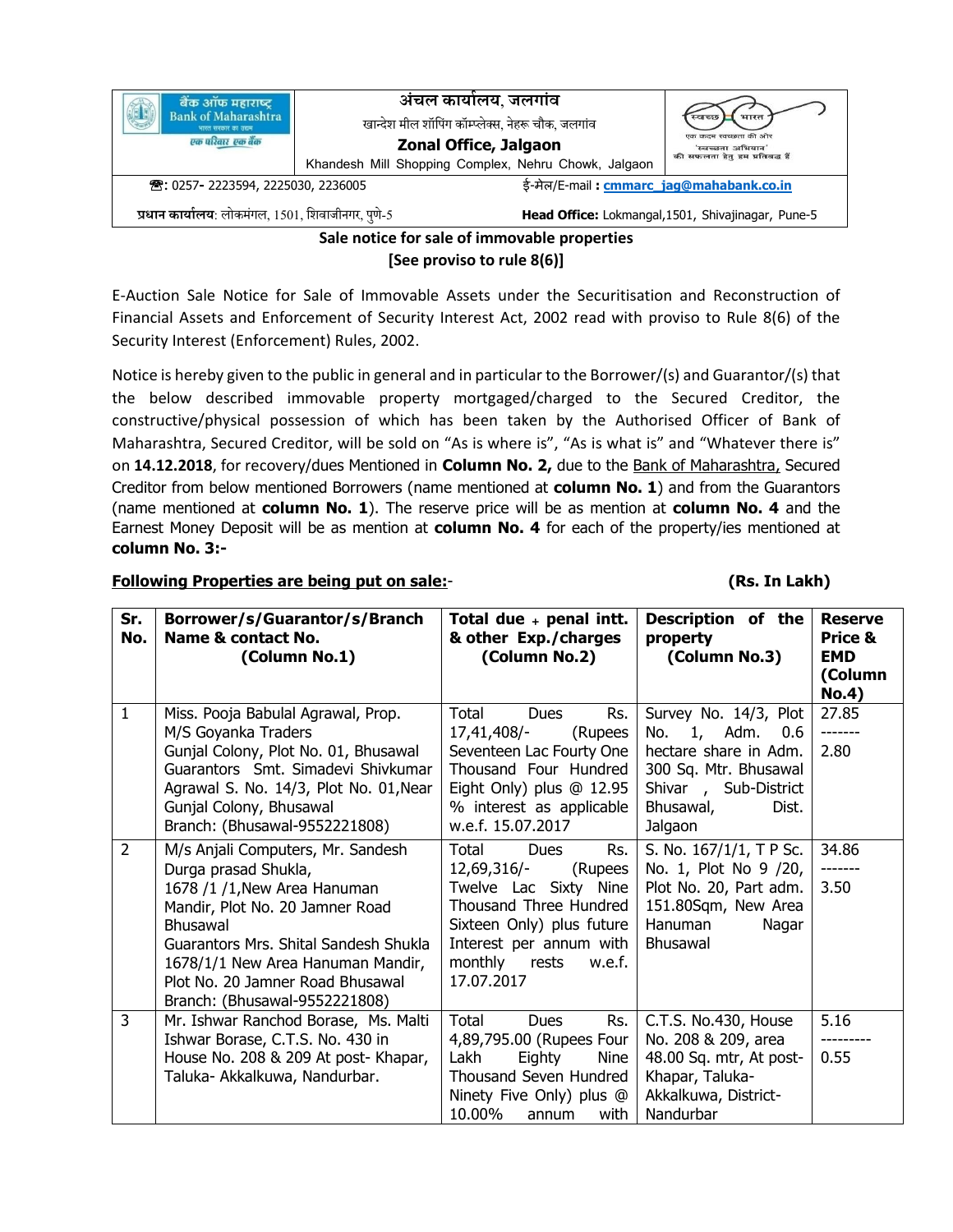|                | <b>Guarantors</b> Mr. Abhay Girdhat Patil &<br>Mr. Sanjiv Shivaji Patil, At post-<br>Khapar, Taluka- Akkalkuwa, Nandurbar<br>Branch: (Korai-9767418845)                                                                                                                                                                                                                                                                                                                                                                                            | monthly rests<br>w.e.f.<br>19.06.2017                                                                                                                                                                                                                                                                                                                                                                                 |                                                                                                                                                                                                                         |                           |
|----------------|----------------------------------------------------------------------------------------------------------------------------------------------------------------------------------------------------------------------------------------------------------------------------------------------------------------------------------------------------------------------------------------------------------------------------------------------------------------------------------------------------------------------------------------------------|-----------------------------------------------------------------------------------------------------------------------------------------------------------------------------------------------------------------------------------------------------------------------------------------------------------------------------------------------------------------------------------------------------------------------|-------------------------------------------------------------------------------------------------------------------------------------------------------------------------------------------------------------------------|---------------------------|
| $\overline{4}$ | Mr. Manu Karansing Tadvi, At Korai<br>post- Khapar, Taluka- Akkalkuwa,<br>District-Nandurbar. Guarantors<br>Mr. Surendrasing Surupsing Padvi, Mr.<br>Jayesh Asakaran Tadvi At Post Korai,<br>Taluka- Akkalkuwa, District-Nandurbar<br>Branch: (Korai-9767418845)                                                                                                                                                                                                                                                                                   | Total<br><b>Dues</b><br>Rs.<br>4,03,844.00 (Rupees Four<br>Three Thousand<br>Lakh<br>Eight Hundred Fourty Four<br>Only) plus @ 12.75%<br>interest as<br>applicable<br>w.e.f. 23.10.2016                                                                                                                                                                                                                               | Sr. No. 4/2/5/153/156<br>/ VADA-7, Plot No. 3,<br>(Old Sr. No. 4/2,5,<br>175+176+VADA 7/1 &<br>7/2, Plot No.3, area<br>82.50<br>Sq.<br>mtr)<br>situated At Post - Korai,<br>Taluka-<br>Akkalkuwa,<br>District-Nandurbar | 8.77<br>------<br>0.90    |
| 5              | Mr. Bhagwan Bajirao Patil, Mrs. Anita<br>Bhagwan Patil At Post - Nimbhori Bk,<br>Taluka - Pachora, Dist- Jalgaon<br>Guarantors Mr. Vikas Bajirao Rautrai<br>(Patil) At Post- Nimbhori Bk, , Taluka<br>Pachora, Dist. Jalgaon<br>Branch: (Pachora-9689633764)                                                                                                                                                                                                                                                                                       | Total<br>Dues<br>Rs.<br>6,71,814.00/-<br>(Rupees<br>Six Lac Seventy One<br>Thousand Eight Hundred<br>Only)<br>Fourteen<br>plus@<br>9.70% interest<br>annum<br>with monthly rests w.e.f.<br>21.07.2017                                                                                                                                                                                                                 | Land & building lying at<br>village Nimbhori bk. in<br>registration,<br>Dist-<br>Jalgaon,<br>Sub-Dist<br>Pachora bearing Sr.No,<br>Plot<br>No.<br>95,<br>9<br>admeasuring<br>278.81<br>Sq. Mtr                          | 12.20<br>--------<br>1.25 |
| 6              | Mr. Dhanraj Raju Patil, At post Varkhedi<br>Bk., Tal Pachora, Dist. Jalgaon<br>Guarantors Mr. Ramdas Shivram Patil,<br>A/P Kurhad Kh., Tal Pachora, Dist.<br>Jalgaon. Mr. Prakash Ganpat Patil<br>At post Varkhedi Bk., Tal Pachora, Dist.<br>Jalgaon<br>Branch: (Varkhedi-9970725572)                                                                                                                                                                                                                                                             | Total<br>Rs.<br><b>Dues</b><br>1,76,426.00 /- (Rupees<br>One Lac Seventy Six<br>Thousand Four Hundred<br>Twenty Six Only) plus@<br>11.70 % interest per<br>annum with monthly rests<br>w.e.f. 20.05.2017                                                                                                                                                                                                              | GPH/CTS/SurveyNo.66<br>, CTS 398, area 371.74<br>Sq. mtr, At Varkhedi<br>Bk., Tal Pachora, Dist.<br>Jalgaon                                                                                                             | 31.23<br>--------<br>3.15 |
| $\overline{7}$ | Mr. Bhaskar Bapurao Patil, At Kolhe Tal.<br>Pachora Dist. Jalgaon<br><b>Guarantors</b> Mr. Kantilal Fattu Pawar &<br>Mr. Milind Kashinath Bhusare At Ambe<br>Vadgaon Tal. Pachora Dist. Jalgaon,<br>Mrs. Sunandabai Bhaskar Patil At Kolhe<br>Tal. Pachora Dist. Jalgaon<br>Branch: (Varkhedi-9970725572)                                                                                                                                                                                                                                          | Total<br><b>Dues</b><br>Rs.<br>4,58,672.00/-<br>(Rupees<br>Lac Fifty<br>Eight<br>Four<br>Thousand Six Hundred<br>and Seventy Two Only)<br>plus@ 11.70% interest<br>per annum with monthly<br>rests w.e.f. 01.09.2017                                                                                                                                                                                                  | Gram House No.107,<br>116,115,277 Gaothan,<br>area 274.58 Sq. mtr, At<br>Kolhe Tal.<br>Pachora,<br>Dist. Jalgaon                                                                                                        | 9.50<br>0.95              |
| 8              | Mr. Ashok Chudaman Patil &<br>Mrs.<br>Lilabai Ashok Patil Gat No.182, Plot<br>No.1, Pimprala Shivar, Near Ganpati<br>Temple Jalgaon<br><b>Guarantors</b><br>Mr. Atmaram Tukaram<br>Shinde At Post Mamurabad Tal. & Dist.<br>Jalgaon<br>Branch: (Jalgaon Rd-9423912737)<br>Mr. Ashok Chudaman Patil &<br>Mrs.<br>Lilabai Ashok Patil Gat No.182, Plot<br>No.1, Pimprala Shivar, Near Ganpati<br>Temple Jalgaon<br>Guarantors<br>Mr. Sanjay Shankar Rao<br>Khiste Pimprala, Shimpi Galli, Pimprala<br>Tal Jalgaon<br>Branch: (Jalgaon Rd-9423912737) | Total<br>Dues<br>Rs.<br>3,50,857.00/-<br>(Rupees<br>Three Lac Fifty Thousand<br>Eight Hundred and Fifty<br>Seven Only)<br>plus<br>@<br>8.75% interest per annum<br>with monthly rests w.e.f.<br>18.07.2017<br>Total<br>Dues<br>Rs.<br>2,23,545.00/-<br>(Rupees<br>Two Lac Twenty Three<br>Thousand Five Hundred<br>and Fourty Five Only)<br>plus@ 8.75% interest per<br>annum with monthly rests<br>w.e.f. 18.07.2017 | Land & Building at Plot<br>No.1, Gat<br>No.182<br>Adm.96.00 Sq. Mt. at<br>pimparala,<br>Dist.<br>Jalgaon                                                                                                                | 9.21<br>0.95              |